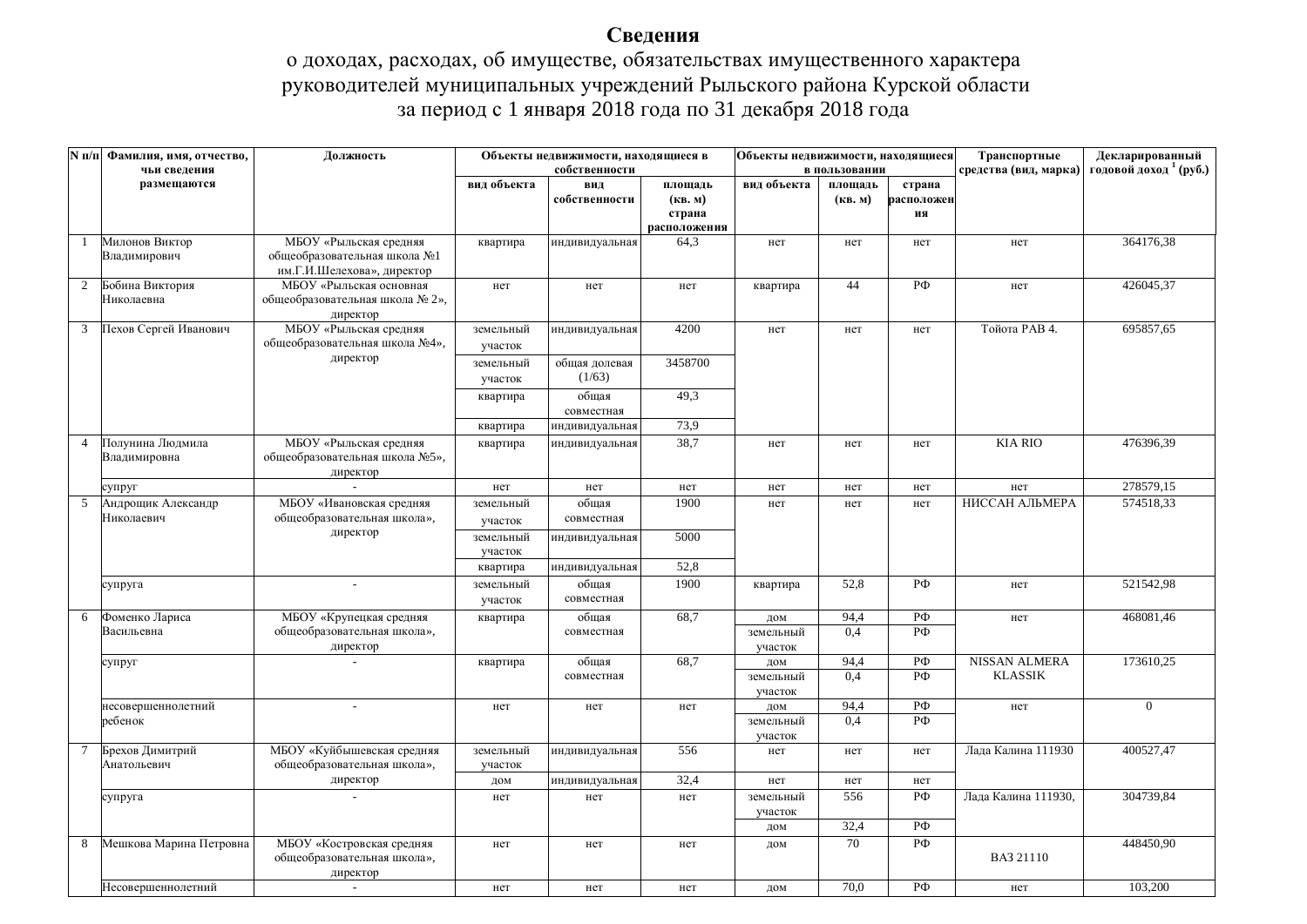|    | ребенок                              |                                                                     |                      |                              |        |                      |      |                    |                                   |                |
|----|--------------------------------------|---------------------------------------------------------------------|----------------------|------------------------------|--------|----------------------|------|--------------------|-----------------------------------|----------------|
| 9  | Меринова Таисия<br>Валентиновна      | МБОУ «Большегнеушевская средняя<br>общеобразовательная школа»,      | земельный<br>участок | индивидуальная               | 1187   | нет                  | нет  | нет                | нет                               | 674524,96      |
|    |                                      | директор                                                            | квартира             | Общая долевая<br>1/3         | 62,3   |                      |      |                    |                                   |                |
|    |                                      |                                                                     | дом                  | Общая долевая<br>29/53       | 159,8  |                      |      |                    |                                   |                |
|    | несовершеннолетний<br>ребенок        |                                                                     | нет                  | нет                          | нет    | квартира             | 62,3 | РФ                 | нет                               | $\overline{0}$ |
| 10 | Суслова Нина Николаевна              | МБОУ «Макеевская средняя<br>общеобразовательная школа»,<br>директор | нет                  | Безвозмездное<br>пользование | нет    | дом                  | 53   | $P\Phi$            | нет                               | 508948,60      |
|    | супруг                               |                                                                     | земельный<br>участок | индивидуальная               | 3500   | нет                  | нет  | нет                | BA3-2114,<br>МТ-11 «Днепр»        | 268877,38      |
|    |                                      |                                                                     | дом                  | индивидуальная               | 53     |                      |      |                    |                                   |                |
| 11 | Коськов Андрей Иванович              | МБОУ «Локотская средняя<br>общеобразовательная школа»,              | земельный<br>участок | индивидуальная               | 5000   | земельный<br>участок | 5000 | РФ                 | ХЕНДЕ IX 35,<br>BA3 21213,        | 421525,67      |
|    |                                      | директор                                                            | дом                  | индивидуальная               | 52,2   | дом                  | 84,6 | $P\Phi$            | трактор Т 40АМ.<br>трактор МТЗ 80 |                |
|    | супруга                              | $\sim$                                                              | нет                  | нет                          | нет    | земельный            | 5000 | $P\Phi$            | нет                               | 536500,50      |
|    |                                      |                                                                     |                      |                              |        | участок              |      |                    |                                   |                |
|    |                                      |                                                                     |                      |                              |        | дом                  | 84,6 | $P\Phi$            |                                   |                |
|    | несовершеннолетний<br>ребенок        |                                                                     | нет                  | нет                          | нет    | земельный<br>участок | 5000 | $P\Phi$            | нет                               | 14400          |
|    |                                      |                                                                     |                      |                              |        | дом                  | 84,6 | $P\Phi$            |                                   |                |
|    | несовершеннолетний<br>ребенок        | $\overline{\phantom{a}}$                                            | нет                  | нет                          | нет    | земельный<br>участок | 5000 | $P\Phi$            | нет                               | $\overline{0}$ |
|    |                                      |                                                                     |                      |                              |        | дом                  | 84,6 | $P\Phi$            |                                   |                |
|    | 12 Кузичкина Екатерина<br>Павловна   | МБОУ «Щекинская средняя<br>общеобразовательная школа»,              | земельный<br>участок | индивидуальная               | 800    | нет                  | нет  | нет                | нет                               | 565117,76      |
|    |                                      | директор                                                            | дом                  | общая<br>совместная          | 84,1   |                      |      |                    |                                   |                |
|    |                                      |                                                                     | квартира             | Общая<br>совместная          | 38,8   |                      |      |                    |                                   |                |
|    | супруг                               | $\sim$                                                              | дом                  | общая<br>совместная          | 84,1   | нет                  | нет  | нет                | Sangyong Actyon                   | 158949,40      |
|    |                                      |                                                                     | квартира             | Общая<br>совместная          | 38,8   |                      |      |                    |                                   |                |
|    | 13 Кобзарева Екатерина<br>Николаевна | МБОУ «Студенокская средняя<br>общеобразовательная школа»,           | земельный<br>участок | Общая долевая                | 5000,0 | нет                  | нет  | нет                | BA321140                          | 399492,91      |
|    |                                      | директор                                                            | Земельный<br>участок | индивидуальная               | 4000,0 | Земельный<br>участок | 5000 | РФ                 |                                   |                |
|    |                                      |                                                                     | дом                  | Общая долевая                | 47,3   | дом                  | 65,5 | РФ                 |                                   |                |
|    |                                      |                                                                     | дом                  | индивидуальная               | 120,7  | нет                  | нет  | нет                |                                   |                |
|    |                                      |                                                                     |                      |                              |        |                      |      |                    |                                   |                |
|    | супруг                               |                                                                     | земельный<br>участок | общая долевая                | 5000,0 | дом                  | 45,4 | $P\Phi$            | BA3 21102                         | 317115,69      |
|    |                                      |                                                                     | дом                  | Общая долевая                | 47,3   | дом                  | 65,5 | $P\Phi$            |                                   |                |
|    |                                      |                                                                     |                      |                              |        | Земельный<br>участок | 5000 | РФ                 |                                   |                |
|    | Несовершеннолетний<br>ребенок        | $\sim$                                                              | Земельный<br>участок | Общая долевая                | 5000   | дом                  | 65,5 | $P\Phi$            | нет                               | нет            |
|    |                                      |                                                                     | дом                  | Общая долевая                | 47,3   | Земельный<br>участок | 5000 | РФ                 |                                   |                |
|    | Несовершеннолетний<br>ребенок        |                                                                     | Земельный            | Общая долевая                | 5000   | Земельный<br>участок | 5000 | $\overline{P\Phi}$ | нет                               |                |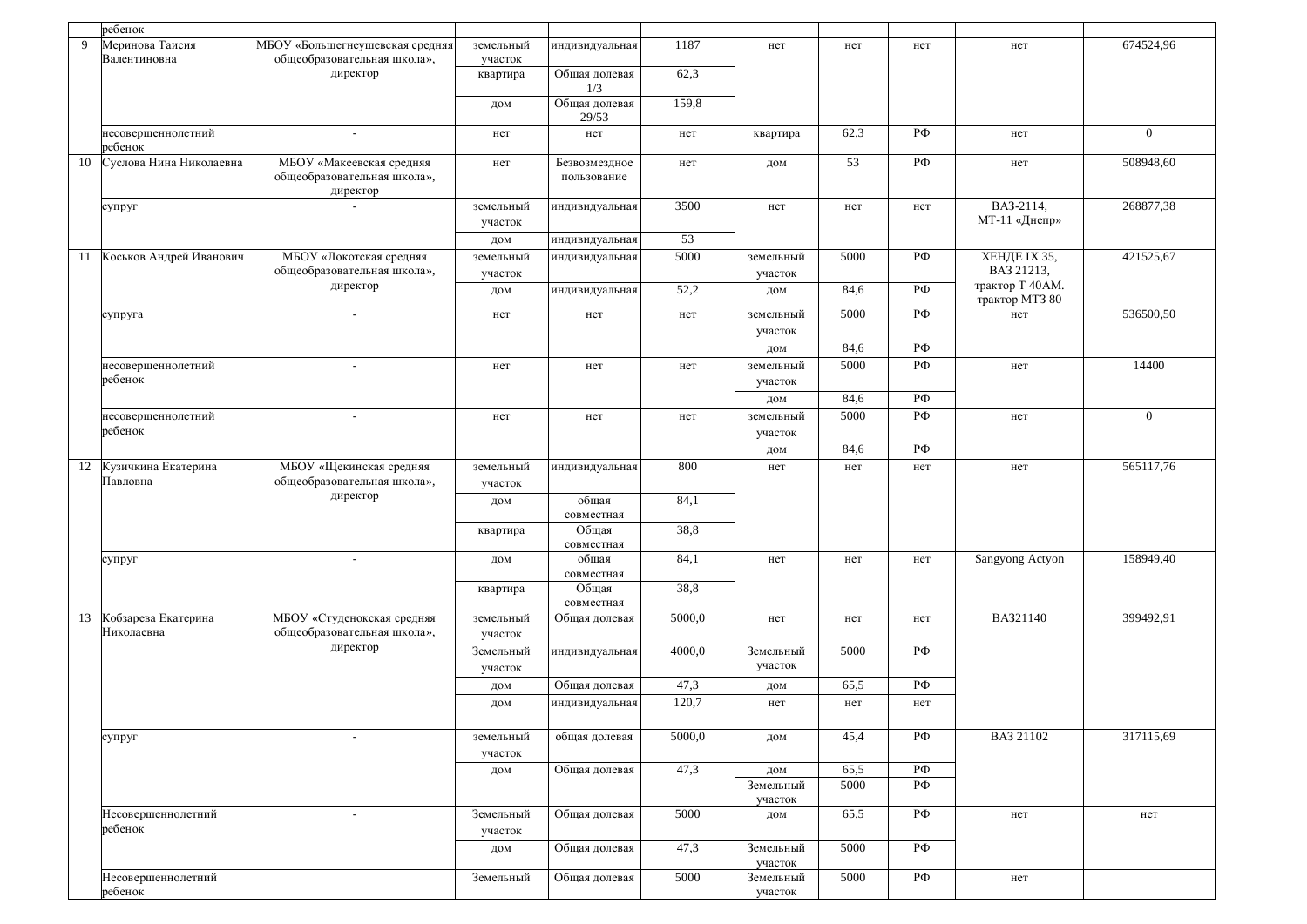|    |                                      |                                                                          | участок              |                                            |      |          |      |         |                           |                |
|----|--------------------------------------|--------------------------------------------------------------------------|----------------------|--------------------------------------------|------|----------|------|---------|---------------------------|----------------|
|    |                                      |                                                                          | дом                  | Общая долевая                              | 47,3 | дом      | 65.5 | РФ      |                           |                |
| 14 | Суяркова Ирина<br>Николаевна         | МБДОУ «Детский сад №1<br>«Ладушки», заведующая                           | нет                  | нет                                        | нет  | нет      | нет  | нет     | нет                       | 381341,21      |
|    | несовершеннолетний<br>ребенок        |                                                                          | нет                  | нет                                        | нет  | нет      | нет  | нет     | нет                       | $\overline{0}$ |
| 15 | Штоколова Татьяна                    | МБДОУ «Детский сад №1                                                    | квартира             | индивидуальная                             | 53,0 | нет      | нет  | нет     |                           | 354696,95      |
|    | Геннадиевна                          | «Ладушки», заведующая                                                    | квартира             | общая<br>совместная                        | 37,7 |          |      |         |                           |                |
|    |                                      |                                                                          | квартира             | индивидуальная                             | 35,8 |          |      |         |                           |                |
|    | супруг                               |                                                                          | квартира             | Общая<br>совместная                        | 37,7 | квартира | 53   | РФ      | KIA Rio<br>Лада 213100    | 307793.13      |
|    | несовершеннолетний<br>ребенок        |                                                                          | нет                  | нет                                        | нет  | квартира | 53   | РФ      | нет                       | $\overline{0}$ |
| 16 | Бобровская Екатерина<br>Владимировна | МБДОУ «Детский сад №3<br>«Соловушка», заведующая                         | нет                  | нет                                        | нет  | квартира | 49,4 | РФ      | нет                       | 443626,33      |
|    | супруг                               | $\sim$                                                                   | нет                  | нет                                        | нет  | квартира | 49,4 | РФ      | Опель Зафира<br>КИА Венга | $\overline{0}$ |
| 17 | Шепелева Виктория<br>Фёдоровна       | МБДОУ «Детский сад №4«Калинка»<br>заведующая                             | квартира             | индивидуальная                             | 50   | нет      | нет  | РФ      | нет                       | 360105,31      |
|    | супруг                               |                                                                          | квартира             | безвозмездное<br>бессрочное<br>пользование | 50,1 | квартира | 50,1 | РФ      | BA3 21101                 | 49000          |
|    |                                      |                                                                          | Земельный<br>участок | индивидуальная                             | 24,0 | нет      | нет  | $P\Phi$ |                           |                |
|    | несовершеннолетний<br>ребенок        | $\sim$                                                                   | нет                  | нет                                        | нет  | квартира | 50,1 | РФ      | нет                       | нет            |
| 18 | Берлова Ирина Сергеевна              | МБДОУ «Центр развития ребенка -<br>детский сад №5 «Солнышко»,            | земельный<br>участок | индивидуальная                             | 800  | нет      | нет  | нет     | ДЕО НЕКСИЯ                | 517213,94      |
|    |                                      | заведующая                                                               | ДОМ                  | индивидуальная                             | 59,8 |          |      |         |                           |                |
| 19 | Доронина Наталья                     | МБДОУ «Детский сад № 6                                                   | земельный            | общая                                      | 1000 | нет      | нет  | нет     | нет                       | 311362,39      |
|    | <b>еннадьевна</b>                    | «Светлячок», заведующая                                                  | участок              | совместная                                 |      |          |      |         |                           |                |
|    |                                      |                                                                          | дом                  | общая<br>совместная                        | 59   |          |      |         |                           |                |
|    | супруг                               | $\sim$                                                                   | земельный            | общая                                      | 1000 | нет      | нет  | нет     | нет                       | $\overline{0}$ |
|    |                                      |                                                                          | участок              | совместная                                 |      |          |      |         |                           |                |
|    |                                      |                                                                          | ДОМ                  | общая<br>совместная                        | 59   |          |      |         |                           |                |
| 20 |                                      | Лодичева Елена Евгеньевна   МБДОУ «Детский сад «Родничок»,<br>заведующая | земельный<br>участок | общая долевая 1/4                          | 1000 | нет      | нет  | нет     | BA3 21054                 | 441958         |
|    |                                      |                                                                          | ДОМ                  | общая долевая 1/                           | 300  |          |      |         |                           |                |
|    |                                      |                                                                          | квартира             | общая долевая 1/                           | 86   |          |      |         |                           |                |
|    | супруг                               | $\overline{\phantom{a}}$                                                 | земельный<br>участок | общая долевая 1/4                          | 1000 | нет      | нет  | нет     | ΓA3 2705                  | 214776         |
|    |                                      |                                                                          | ДОМ                  | общая долевая 1/2                          | 300  |          |      |         | Митсубиси Outlander       |                |
|    |                                      |                                                                          | квартира             | общая долевая 1/                           | 86   |          |      |         |                           |                |
| 21 | Керусова Наталья<br>Владимировна     | МБДОУ "Детский сад села Крупец",<br>заведующая                           | земельный<br>участок | индивидуальная                             | 1300 | нет      | нет  | нет     | нет                       | 268908,26      |
|    |                                      |                                                                          | квартира             | индивидуальная                             | 35,2 |          |      |         |                           |                |
|    | супруг                               | $\blacksquare$                                                           | земельный<br>участок | индивидуальная                             | 4400 | нет      | нет  | нет     | HYUNDAI SOLARIS           | 468356,56      |
|    |                                      |                                                                          | дом                  | индивидуальная                             | 49,1 |          |      |         |                           |                |
|    | несовершеннолетний<br>ребенок        | $\sim$                                                                   | нет                  | нет                                        | нет  | квартира | 35,2 | РФ      | нет                       | $\overline{0}$ |
| 22 | Арабаджи Елена                       | МБДОУ «Детский сад «Колосок»,                                            | квартира             | индивидуальная                             | 35,4 | нет      | нет  | $P\Phi$ | нет                       | 294540,53      |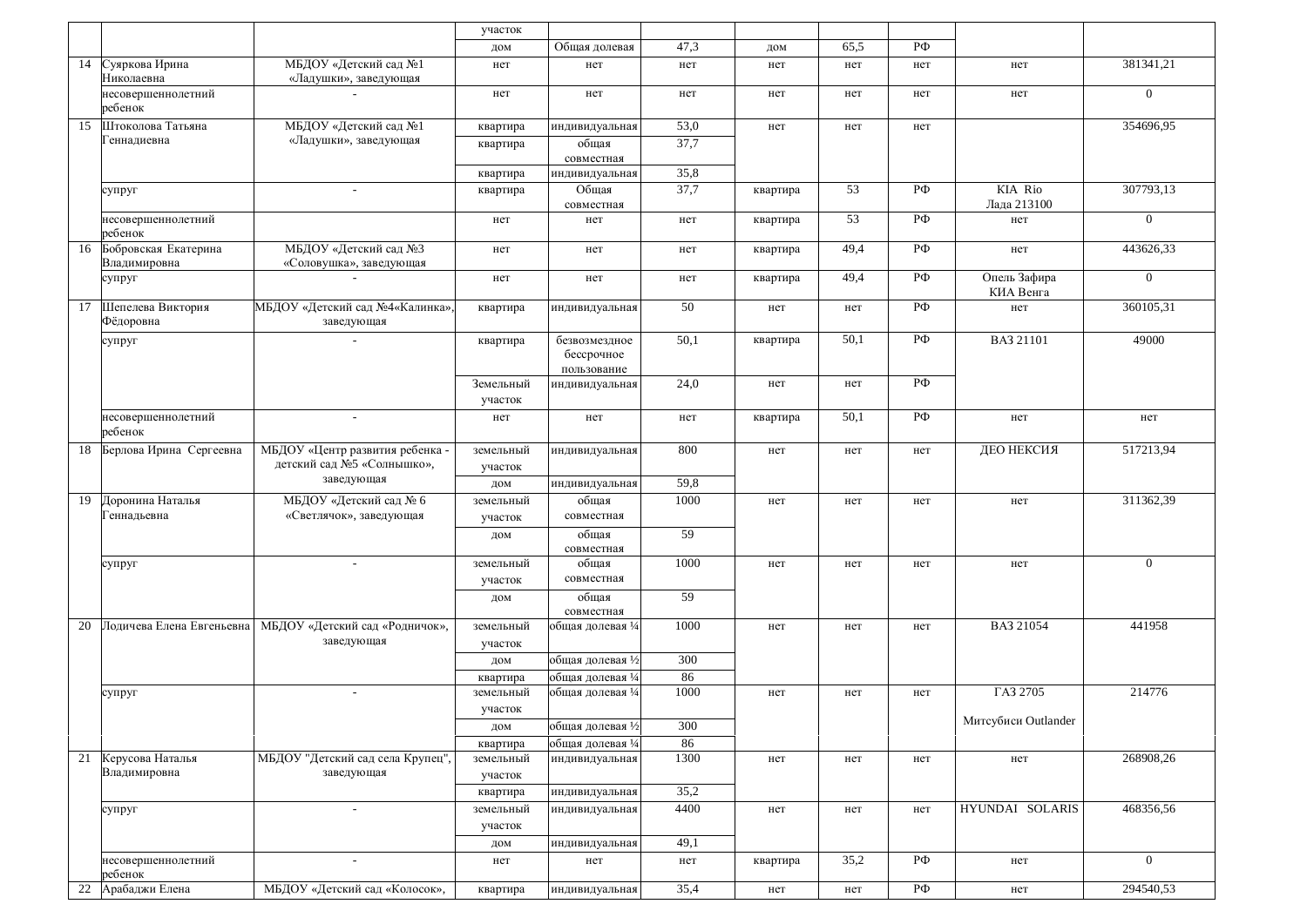| 511735,16<br>МБДОУ «ЦРР - детский сад<br>63,5<br>ФОРД ФОКУС<br>23<br>Егорова Галина<br>долевая 1/2<br>квартира<br>нет<br>нет<br>нет<br>Анатольевна<br>«Марьино», заведующая<br>492067,69<br>63,5<br>Форд Фокус<br>долевая 1/2<br>супруг<br>квартира<br>нет<br>нет<br>нет<br>Лепешкина Людмила<br>МБДОУ «Детский сад «Забава»,<br>общая<br>56,4<br>384094,52<br>24<br>квартира<br>нет<br>нет<br>нет<br>нет<br>Васильевна<br>заведующая<br>совместная<br>40,6<br>общая долевая 1/2<br>квартира<br>МБОУ ДО «Рыльская ДЮСШ»,<br>1025<br>ЛУАЗ-969М<br>442047,81<br>25<br>Кириченко Алексей<br>земельный<br>долевая 1/4<br>нет<br>нет<br>нет<br>Geely MK Cross<br>Николаевич<br>директор<br>участок<br>1500<br>земельный<br>совместная<br>участок |
|---------------------------------------------------------------------------------------------------------------------------------------------------------------------------------------------------------------------------------------------------------------------------------------------------------------------------------------------------------------------------------------------------------------------------------------------------------------------------------------------------------------------------------------------------------------------------------------------------------------------------------------------------------------------------------------------------------------------------------------------|
|                                                                                                                                                                                                                                                                                                                                                                                                                                                                                                                                                                                                                                                                                                                                             |
|                                                                                                                                                                                                                                                                                                                                                                                                                                                                                                                                                                                                                                                                                                                                             |
|                                                                                                                                                                                                                                                                                                                                                                                                                                                                                                                                                                                                                                                                                                                                             |
|                                                                                                                                                                                                                                                                                                                                                                                                                                                                                                                                                                                                                                                                                                                                             |
|                                                                                                                                                                                                                                                                                                                                                                                                                                                                                                                                                                                                                                                                                                                                             |
|                                                                                                                                                                                                                                                                                                                                                                                                                                                                                                                                                                                                                                                                                                                                             |
|                                                                                                                                                                                                                                                                                                                                                                                                                                                                                                                                                                                                                                                                                                                                             |
|                                                                                                                                                                                                                                                                                                                                                                                                                                                                                                                                                                                                                                                                                                                                             |
|                                                                                                                                                                                                                                                                                                                                                                                                                                                                                                                                                                                                                                                                                                                                             |
|                                                                                                                                                                                                                                                                                                                                                                                                                                                                                                                                                                                                                                                                                                                                             |
| 59,9<br>долевая 1/4<br>ДОМ                                                                                                                                                                                                                                                                                                                                                                                                                                                                                                                                                                                                                                                                                                                  |
| 58,6<br>индивидуальная<br>квартира                                                                                                                                                                                                                                                                                                                                                                                                                                                                                                                                                                                                                                                                                                          |
| 451279.94<br>1025<br>58,6<br>РФ<br>долевая 1/4<br>земельный<br>нет<br>супруга<br>квартира                                                                                                                                                                                                                                                                                                                                                                                                                                                                                                                                                                                                                                                   |
| участок                                                                                                                                                                                                                                                                                                                                                                                                                                                                                                                                                                                                                                                                                                                                     |
| 1500<br>земельный<br>совместная                                                                                                                                                                                                                                                                                                                                                                                                                                                                                                                                                                                                                                                                                                             |
| участок                                                                                                                                                                                                                                                                                                                                                                                                                                                                                                                                                                                                                                                                                                                                     |
| 59,9<br>долевая 1/4<br>дом                                                                                                                                                                                                                                                                                                                                                                                                                                                                                                                                                                                                                                                                                                                  |
| $P\Phi$<br>79200<br>1025<br>58,6<br>несовершеннолетний<br>долевая 1/4<br>земельный<br>квартира<br>нет                                                                                                                                                                                                                                                                                                                                                                                                                                                                                                                                                                                                                                       |
| ребенок                                                                                                                                                                                                                                                                                                                                                                                                                                                                                                                                                                                                                                                                                                                                     |
| участок                                                                                                                                                                                                                                                                                                                                                                                                                                                                                                                                                                                                                                                                                                                                     |
| 59,9<br>долевая 1/4<br>ДОМ                                                                                                                                                                                                                                                                                                                                                                                                                                                                                                                                                                                                                                                                                                                  |
| 1025<br>РФ<br>58.6<br>$\overline{0}$<br>долевая 1/4<br>несовершеннолетний<br>земельный<br>квартира<br>нет<br>$\sim$<br>ребенок                                                                                                                                                                                                                                                                                                                                                                                                                                                                                                                                                                                                              |
| участок                                                                                                                                                                                                                                                                                                                                                                                                                                                                                                                                                                                                                                                                                                                                     |
| 59,9<br>долевая 14<br>дом                                                                                                                                                                                                                                                                                                                                                                                                                                                                                                                                                                                                                                                                                                                   |
| Серых Виктор Иванович<br>МБОУ ДО «Рыльский Дом детского<br>DAEWOO NEXIA,<br>437216,82<br>1000<br>26<br>земельный<br>долевая 1/5<br>нет<br>нет<br>нет                                                                                                                                                                                                                                                                                                                                                                                                                                                                                                                                                                                        |
| M214100,<br>творчества», директор<br>участок                                                                                                                                                                                                                                                                                                                                                                                                                                                                                                                                                                                                                                                                                                |
| общая<br>42,6<br>квартира                                                                                                                                                                                                                                                                                                                                                                                                                                                                                                                                                                                                                                                                                                                   |
| совместная                                                                                                                                                                                                                                                                                                                                                                                                                                                                                                                                                                                                                                                                                                                                  |
| 1000<br>430027,77<br>земельный<br>долевая 1/5<br>супруга<br>нет<br>нет<br>нет<br>нет<br>$\overline{\phantom{a}}$                                                                                                                                                                                                                                                                                                                                                                                                                                                                                                                                                                                                                            |
| участок                                                                                                                                                                                                                                                                                                                                                                                                                                                                                                                                                                                                                                                                                                                                     |
| 67,5<br>индивидуальная<br>ДОМ                                                                                                                                                                                                                                                                                                                                                                                                                                                                                                                                                                                                                                                                                                               |
| 42,6<br>долевая 1/2<br>квартира                                                                                                                                                                                                                                                                                                                                                                                                                                                                                                                                                                                                                                                                                                             |
| РФ<br>1000<br>42,6<br>$\overline{0}$<br>несовершеннолетний<br>долевая 1/5<br>земельный<br>$\overline{a}$<br>нет<br>квартира                                                                                                                                                                                                                                                                                                                                                                                                                                                                                                                                                                                                                 |
| ребенок<br>участок                                                                                                                                                                                                                                                                                                                                                                                                                                                                                                                                                                                                                                                                                                                          |
| 1000<br>42,6<br>РФ<br>несовершеннолетний<br>долевая 1/5<br>$\overline{0}$<br>земельный<br>квартира<br>нет<br>$\overline{\phantom{a}}$                                                                                                                                                                                                                                                                                                                                                                                                                                                                                                                                                                                                       |
| ребенок<br>участок                                                                                                                                                                                                                                                                                                                                                                                                                                                                                                                                                                                                                                                                                                                          |
| 1000<br>42,6<br>РФ<br>$\overline{0}$<br>долевая 1/5<br>несовершеннолетний<br>земельный<br>квартира<br>нет<br>$\sim$                                                                                                                                                                                                                                                                                                                                                                                                                                                                                                                                                                                                                         |
| ребенок<br>участок                                                                                                                                                                                                                                                                                                                                                                                                                                                                                                                                                                                                                                                                                                                          |

| 27 | Деулина<br>Елена Робертовна   | Директор МКУ «ЕДДС Рыльского<br>района Курской области» | земельный<br>участок | общая совм.       | 24,0<br>Россия                      | земельный<br>участок | 2000,0 | Россия |                        | 283949,41 |
|----|-------------------------------|---------------------------------------------------------|----------------------|-------------------|-------------------------------------|----------------------|--------|--------|------------------------|-----------|
|    |                               |                                                         | гараж                | общая совм.       | 22,0<br>Россия                      | квартира             | 17,4   | Россия |                        |           |
|    | супруг                        | $\overline{\phantom{a}}$                                | земельный<br>участок | общая совм.       | 24,0<br>Россия                      | квартира             | 17,4   | Россия | легковой<br>автомобиль | 328124,00 |
|    |                               |                                                         | гараж                | общая совм.       | 22,0<br>Россия                      |                      |        |        | Форд Мондео            |           |
|    |                               |                                                         | земельный<br>участок | общая долевая 1/3 | 1,341 доля от<br>18352000<br>Россия |                      |        |        |                        |           |
|    | несовершеннолетний<br>ребенок | $\overline{\phantom{0}}$                                |                      |                   |                                     | квартира             | 17,4   | Россия |                        | 0.00      |